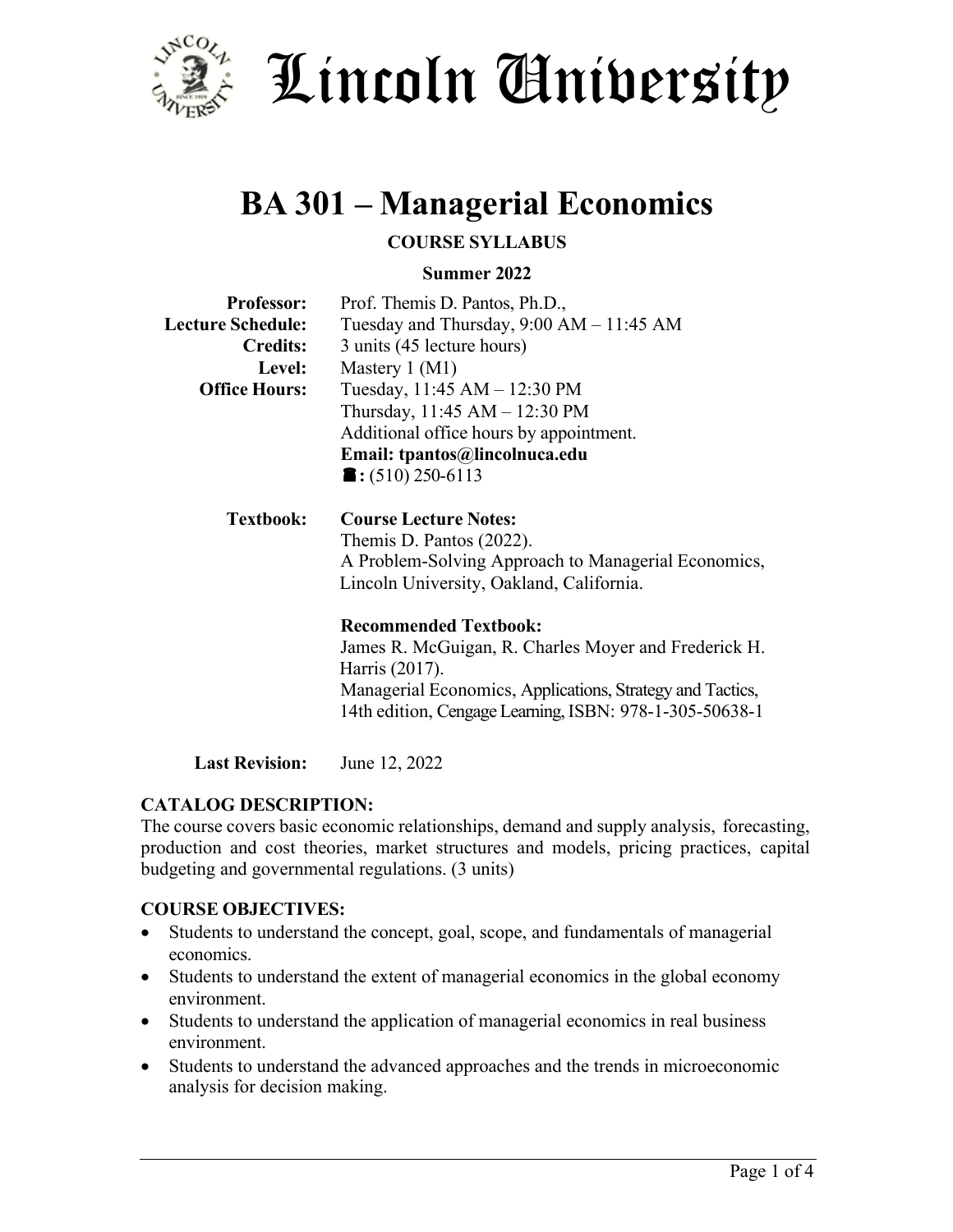• Students to understand the specifics of global environment and its impact on management.

### **ATTENDANCE:**

BA301 is an online course. However, students are expected to attend each class session. If you cannot attend class due to a valid reason, please notify the instructor prior to the class.

#### **EXAMS:**

Assignments, midterm, and final examinations consist of theoretical and empirical questions and are structured in a form of written essays or analytical solutions that provide concise answers to mathematical problems. Each exam would include four questions. The essays must be written clearly and easy to read, structurally with clear logical presentation of the answers. Graphs, charts, tables, and other supporting illustrations are required if needed. Examples to illustrate the answers are required. The exams are neither "open book" nor "open notes." The final exam is comprehensive. Cheating in exam results in immediate termination of the exam, grade "F" with ZERO points, and report to the Dean of Business Studies.

#### **GRADING:**

All activities will be graded according to the points as shown below.

| Grade                                                                                        |  |  |  |  |  |  |
|----------------------------------------------------------------------------------------------|--|--|--|--|--|--|
| Points   93-100 90-92   87-89   83-86   80-82   77-79   73-76   70-72   67-69   60-66   0-59 |  |  |  |  |  |  |

In exams, every answer is graded by points from 0 to 100 and the total points for an exam are calculated as the average of the points received for all answers in the exam. The final grade for the course will be given as the total weighted score for all activities according to the percentage shown in the table below.

| Activity                | Time                        | Percent |
|-------------------------|-----------------------------|---------|
| Assignments and Quizzes | Every week                  | 20%     |
| Mid-term exam           | In the middle of the course | $30\%$  |
| Final exam              | Last week of the course     | 50%     |

If both grades for the midterm and final exams are "F" the term grade for the course is "F" regardless of the grades for other activities.

#### **NO MAKE-UP WORK:**

Assignments are to be completed on time during the course. Late assignments will result in a reduced grade. Mid-term and final examinations cannot be made up if missed unless there is a documented emergency.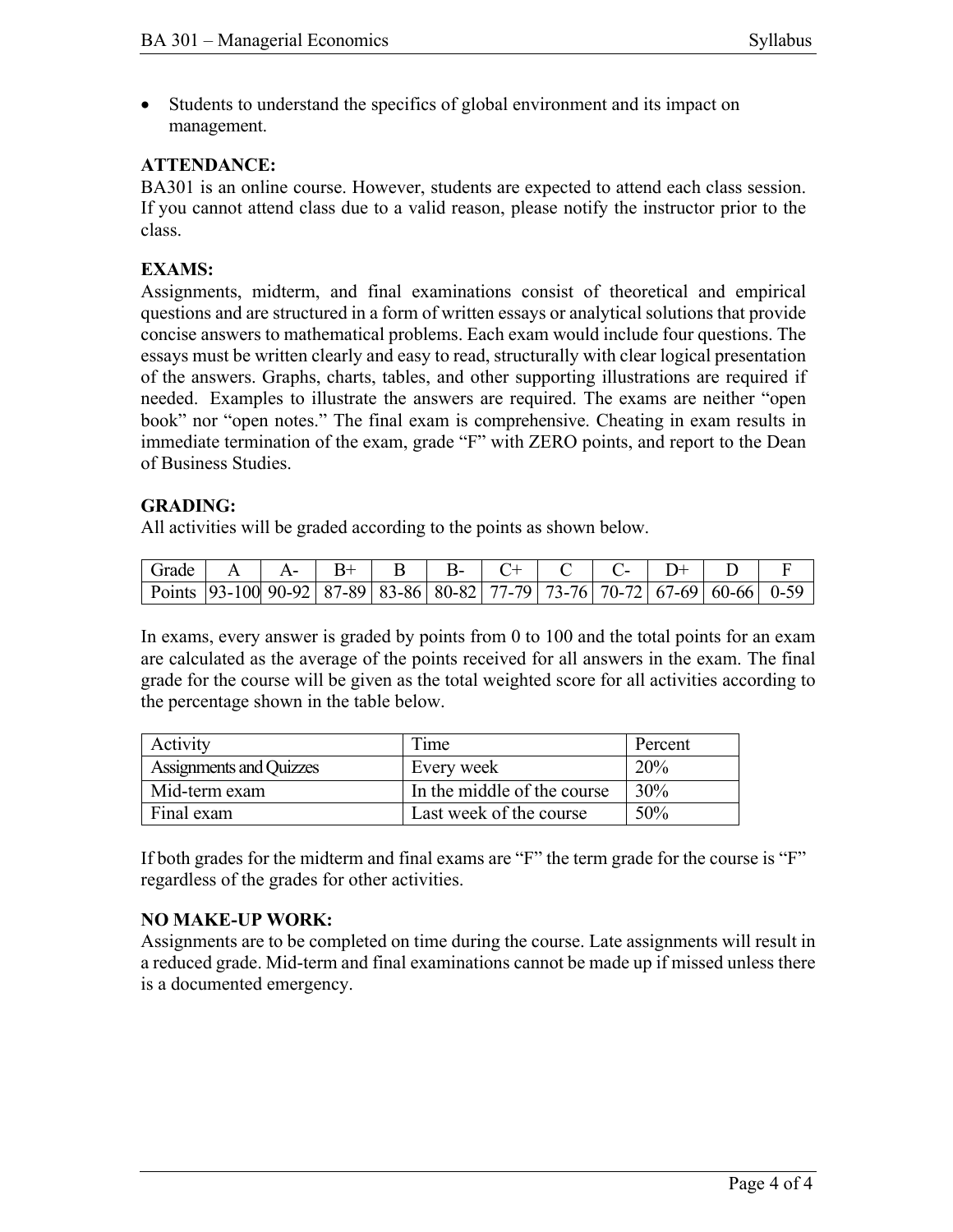| <b>Lectures</b> |            |                                                                                   | <b>Chapters</b> |                 |  |
|-----------------|------------|-----------------------------------------------------------------------------------|-----------------|-----------------|--|
| #               | Date       | <b>Topic</b>                                                                      | <b>Notes</b>    | <b>Textbook</b> |  |
| 1               | 14-June    | Introduction and Goals of the Firm                                                |                 | Ch.1            |  |
| $\overline{2}$  | 16-June    | Fundamentals of Economic Concepts and<br>Elasticities                             | <b>Notes</b>    | Ch. 2           |  |
| 3               | $21$ -June | Demand, Supply, and Forecasting                                                   |                 | Ch.3            |  |
| $\overline{4}$  | $23$ -June | Time Value of Money, Capital Budgeting                                            | <b>Notes</b>    | Ch.4            |  |
| 5               | 28-June    | Risk Assessment and Decision-Making<br>Procedures                                 | <b>Notes</b>    | Ch.4A           |  |
| 6               | 30-June    | Managing the Global Economy and Foreign<br><b>Exchange Rates</b>                  | <b>Notes</b>    | Ch. 5, 6        |  |
| 7               | 5-July     | Production and Cost Theory Analysis                                               |                 | Ch. 7, 8        |  |
| 8               | $7$ -July  | <b>MIDTERM EXAMINATION</b>                                                        |                 | Ch. 1-8         |  |
| 9               | $12$ -July | Game Theory and Pricing Strategies and Tactics Notes                              |                 | Ch. 10          |  |
| 10              | $14$ -July | Monopoly, Oligopoly and Dominant Firms                                            | <b>Notes</b>    | Ch 11,12        |  |
| 11              | $19$ -July | Contracting and Agency Theory                                                     | <b>Notes</b>    | Ch. 14,15       |  |
| 12              | $21$ -July | Adverse Selection and Moral Hazard                                                | <b>Notes</b>    | Ch. 15          |  |
| 13              | $26$ -July | Asymmetric Information and Entry Deterrence                                       | <b>Notes</b>    | Ch. 16, 17      |  |
| 14              | 28-July    | Auctions, Bargaining, Government Regulation,<br>and the Concept of Market Failure |                 | Ch. 13          |  |
| 15              | <b>TBA</b> | <b>Comprehensive Final Examination</b>                                            | Ch. 1-17        |                 |  |

#### **COURSE SCHEDULE**

# **CHEATING AND PLAGIARISM:**

Cheating is the actual or attempted practice of fraudulent or deceptive acts for the purpose of improving one's grade or obtaining course credit. Acts of cheating include, but are not limited to, the following:

(a) plagiarism;

(b) copying or attempting to copy from others during an examination or on an assignment;

(c) communicating test information with another person during an examination;

(d) allowing others to do an assignment or portion of an assignment;

(e) using a commercial term paper service.

Cheating or plagiarism will result in zero points and letter grade F for an assignment, project, or exam and a report of the incident to the Dean of Students, who may place related documentation in a file. Repeated acts of cheating may result in an F in the course and/or disciplinary action.